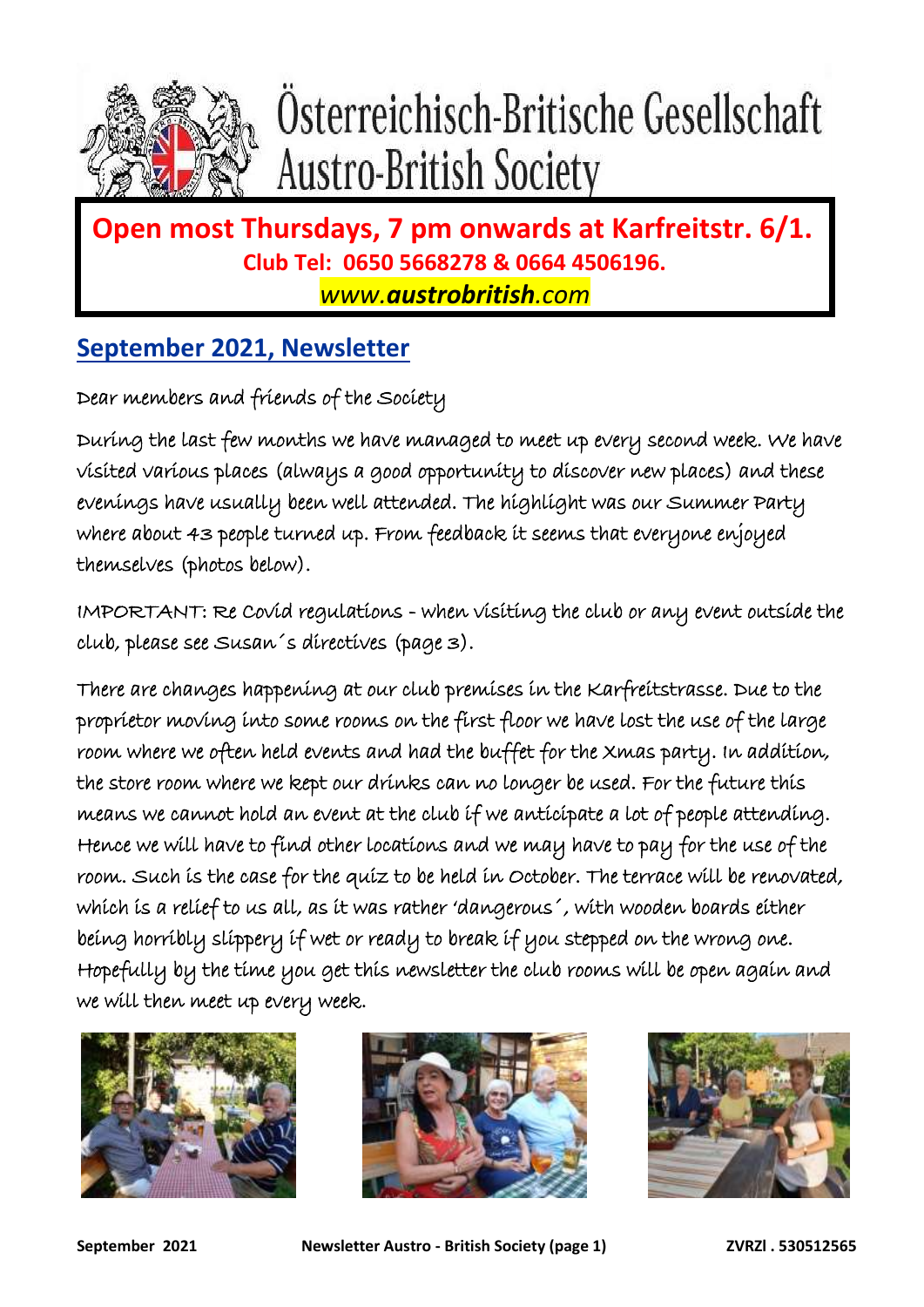# **Calendar of Events**

*All of the following events are obviously dependent on government regulations regarding Covid. If you need confirmation of the events please phone Helen 0650 5668278.*

**Sep 30 Visit by Joy (our ex-president) and Eric from Malaysia** To be held in our clubrooms.



#### **Oct 7 Quiz Night by Richard Gould** Rokohof Hotel: Villacher Str. 135, Klagenfurt (next to the Wulfenia cinema). Quiz Arrive as of 6.30 pm. Quiz to start about 7 pm. Bar snacks are available: Night toast, frankfurters etc. We have the conference room until 10 pm.

#### **Oct 21 Club Night Out**

Hotel Restaurant Rösch: Wörthersee, Südufer Str 55 (opposite the BILLA at the Viktringer turnoff). Food and atmosphere are really good. Meet 6.30 pm.



**Oct 23 An afternoon trip to the vineyard Taggenbrunn, near St. Veit** Meet at the Burg on top of the hill and view, not only the scenery, but the world class ´Andre Heller´ exhibition (for further details about the exhibition, go to page 3). Share a refreshment afterwards and and maybe a meal. Further details nearer the time.

#### **Nov 11 Remembrance Service, 10.30am**



This commemoration is observed on the 11th Nov, to recall the end of World War 1 hostilities, in 1918. The service starts punctually at 10.50am so please arrive from 10.30am. Many dignitaries attend. Address: Klagenfurt War Cemetery, Lilienthal Str (just off Villacherstrasse).

#### **Nov 18 Club Night Out**

Lao Shanghai restaurant at Benediktinermarkt. The place to be if you care about real Asian style. 6.30 pm onwards.

### **Dec 9 Christmas Party**



Venue and further details to be advised. It will not be at the club.

**Dec 23, 30 and Jan 6 (public holiday) - club closed**

**Jan 13 - club reopens**



**Feb 17 • Annual General Meeting<br>
<b>ROUR SAY!** Rokohof Hotel Villacher S Rokohof Hotel Villacher Str 135, Klagenfurt (next to the Wulfenia cinema). Starts punctually at 8 pm. Please arrive a little earlier to organize yourself with drinks and food and to catch up on the gossip.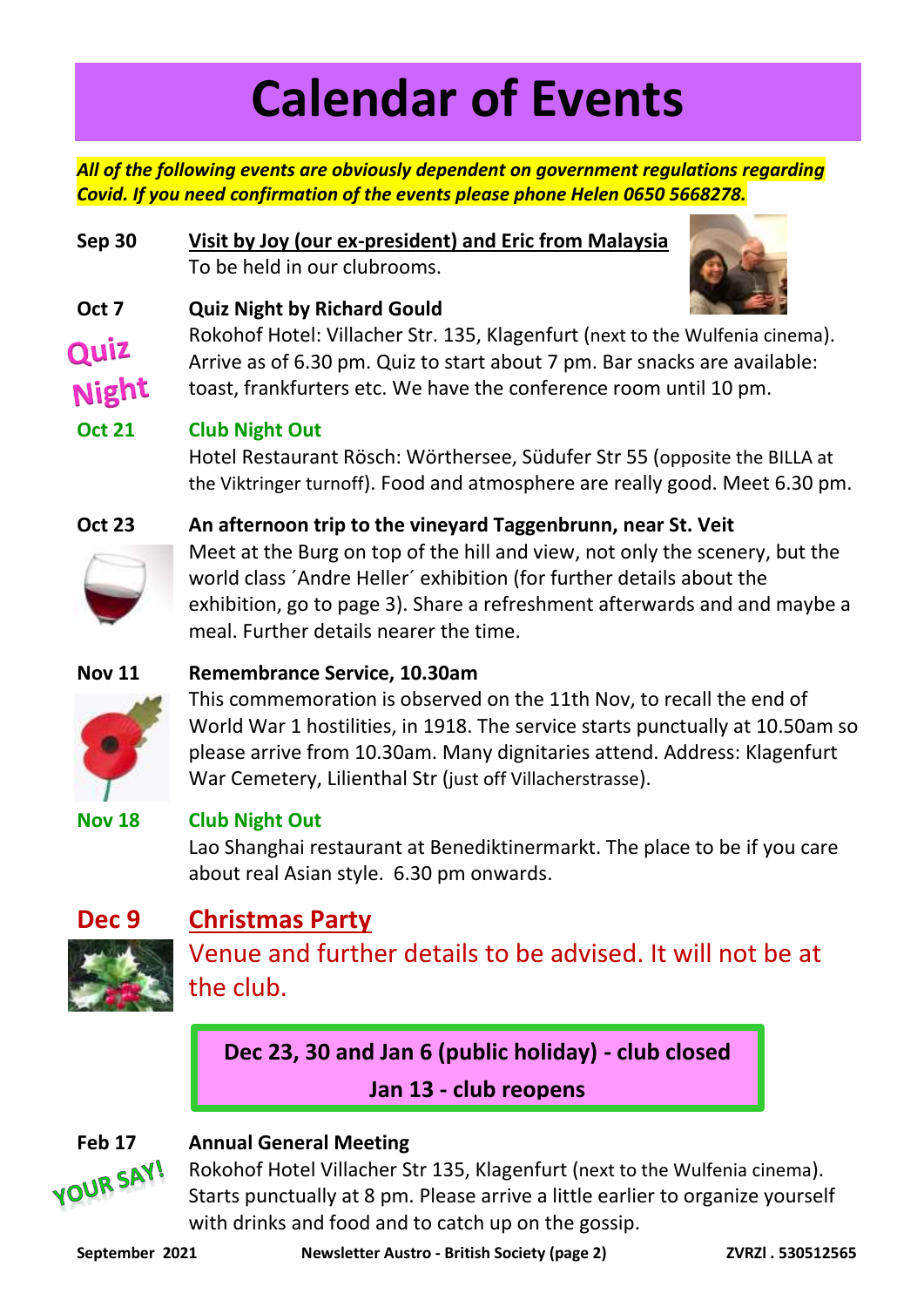### IMPORTANT

## **Your safety comes first!**

This is why the committee passed a resolution, at our last meeting, to enforce Covid regulations. To attend our club nights (be they in-house or out) and any of our trips (including entry to the bus) you must be able to show your valid Covid inoculation pass, or proof of a test, not more than 48 hours old. This reflects our duty of care to our members and visitors. We apologize for any inconvenience or disappointment this may cause.



# **André Heller, the Taggenbrunn Exhibition**

André Heller created Swarovski Crystal Worlds in 1995 to celebrate Swarovski's hundredth anniversary. This versatile artist has never limited himself to a single form of artistic expression: in addition to the Chambers of Wonder, he has also produced garden artworks and published prose. He has brought new life to circus and variety performances, sold millions of records as a singer-songwriter, created mazes and sculptures and produced films, plays and shows which have earned international admiration.

#### **What will you experience at the Taggenbrunn exhibition?**

- A fascinating play of light and forms in a gigantic kaleidoscope.
- Being in the middle of continually changing figurations and colours which bring you to astounding pictures.
- The condition of the world today shown on a large globe: air pollution, droughts, storms, earthquakes and the oceans and where they destroy the livelihood of mankind.
- In a small room you will travel a fascinating journey to the middle point of the earth: through the solar system, a flight to earth through the atmosphere and a dive below the seas and then down to the very centre of the earth.

**This exhibition is a complex mix between biology, machines, music and light.**